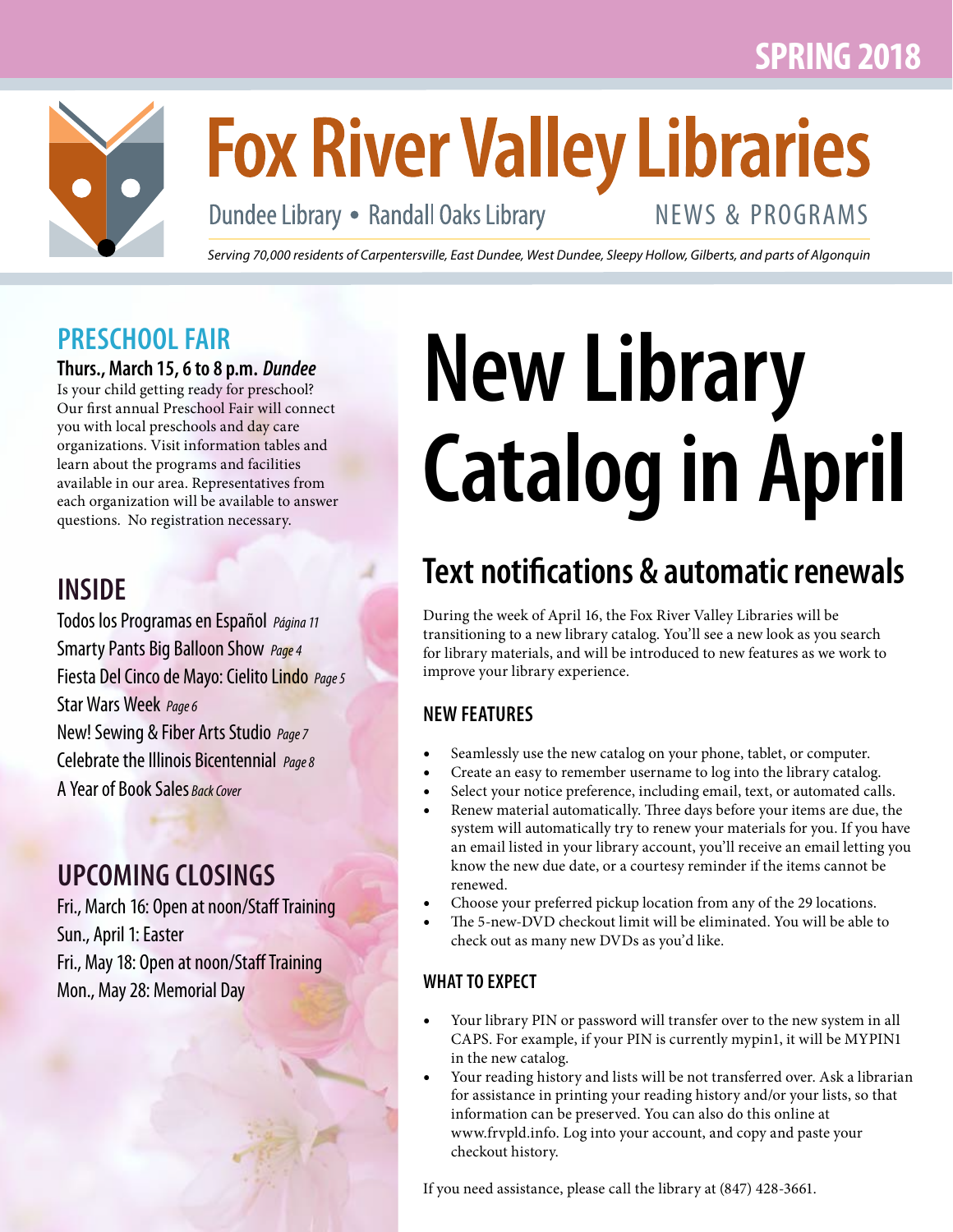### **DIRECTOR'S MESSAGE**

#### Fox River Valley Public Library District provides equal opportunity for all to learn, explore, imagine, create, and connect in a welcoming environment.

Have you ever noticed how challenges can become easier when you have connections? Shared experiences and reliable guidance result in quicker, successful solutions. Making those connections within the community can lead you to a trustworthy plumber, a job interview, a tutor for your student, a Namaste-worthy yoga class, or a great sub sandwich.

Community connections are so important here at FRVPLD that we included it in our mission statement. Within library walls, we connect with so many groups who visit us, and use our space to connect with each other.

In the past year we've welcomed hundreds of D300 students, Elgin Community College ESL students, preschoolers from Littlest Disciples and the Dundee Township Park District, representatives from the Community Crisis Center, the Kane County Community Health Improvement Action Team, Literacy Connection, and Dundee Township and their special events counting birds or playing in Wahoo Woods. We'll always be grateful to Pastor Dexter Ball of Faithwalk Harvest Center, who brought bus loads of kids to the free summer lunch program. There's also the hefty list of summer reading program sponsors who connected with readers through their generous donations.

When we venture outside the building, the mission is always to connect. Notable field trips in the past year were the first ever D300 Back to School Event, another Back to School Event at Fox View Apartments in Carpentersville, Golfview Elementary and Carpentersville Middle School's Open Houses, the St. Patrick's Day and Memorial Day parades, Heritage Fest, Dundee Township's Hallowpalooza, Dundee Township Rotary's Halloween Party for Children

with Special Needs, our regular Storytime at Jerri Hoffman Child + Family Center and Panera Bread in Carpentersville, Centro de Información Resources Fair, and adult programs held offsite at Village Green and the Rakow Adult Activities Center. We just issued 45 library cards to teens during a visit to Dundee Crown High School.

My final thought is how can we connect with YOU better, and how can we help you connect with others in the community? I hope you will find something of interest in the pages of this newsletter. Come to a program and meet others who are interested in the same thing or who have a different opinion entirely!

Subscribe to our eNewsletter (via www.frvpld.info), follow us on Facebook and Twitter – and share our posts with your connections. Fill out the iPad surveys located at the front door of both libraries and let us know if we helped you, or how we can. And finally, there's the good 'ol face to face visit. Bring us your questions and needs…chances are the library can help connect you to the answers.



Roxane

Roxane Bennett Library Director rbennett@frvpld.info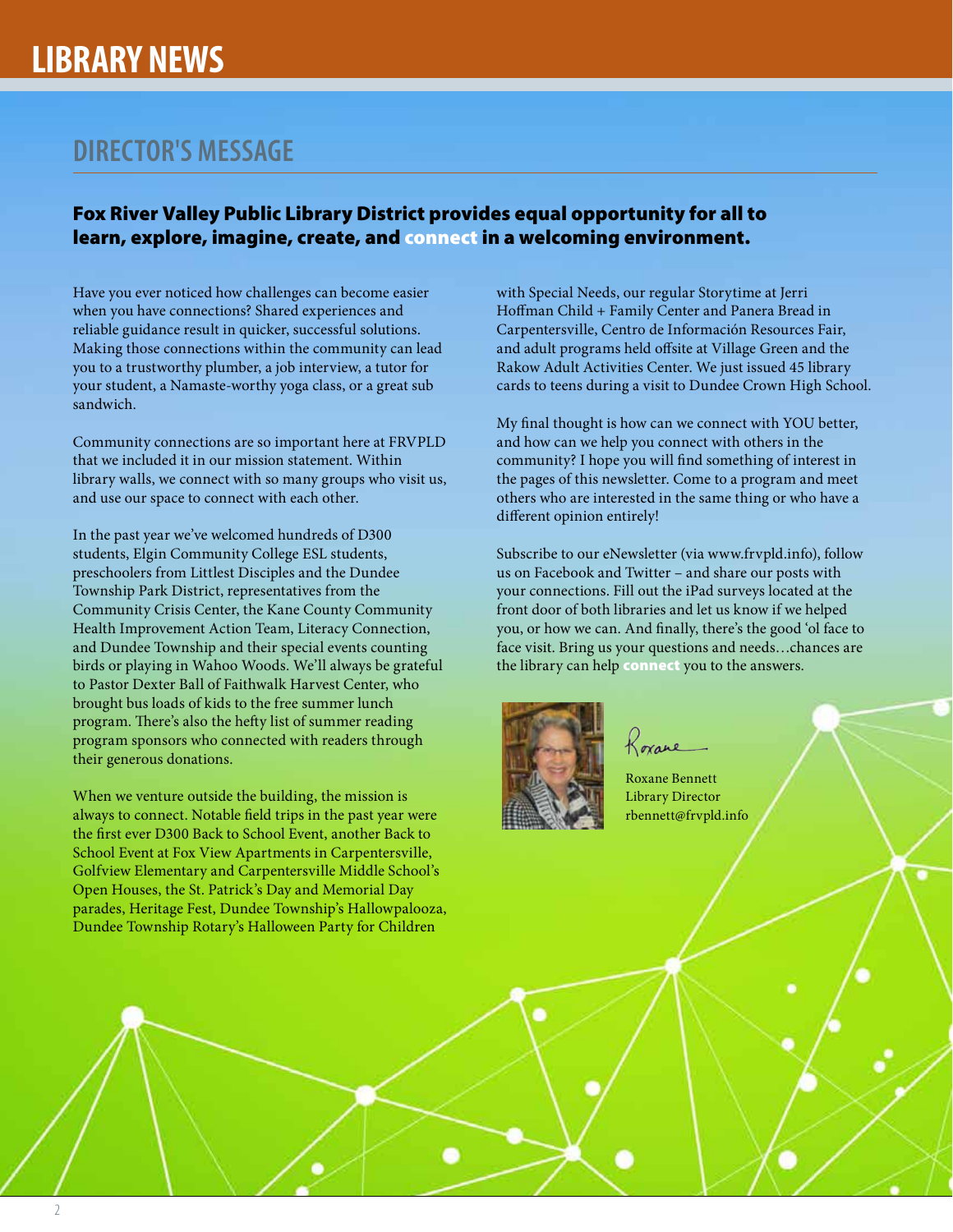# **LIBRARY NEWS**



#### **What is Corner 68?**

Corner 68, located on the main level of the Dundee Library, is a collaborative learning space for digital and maker-type programs and experiences. Staff led computer classes, book club and discussions, language learning sessions, maker and craft programs, and equipment demonstrations are held here.

#### **When is Corner 68 open?**

Corner 68 is available for use from 10 a.m. to 8 p.m. Monday through Thursday, 10 a.m. to 4:30 p.m. Friday and Saturday and 1 p.m. to 4 p.m. on Sunday. Corner 68 is unavailable for use when a program is in session. Please be aware that these times are subject to change.

# *Now Open!*

#### **How do I use the equipment?**

You may reserve most equipment in 3-hour blocks by calling Adult and Teen Services at (847) 428-3661 (press 3). Otherwise, equipment is available on a first come, first served basis. Certain equipment has proficiency requirements or can only be used by staff members or during a library program. Equipment that requires certification includes the sewing machine and Silhouette Cameo. Request an appointment for certification on the Corner 68 web page at www.frvpld.info/corner68.

#### **Do you charge for materials in Corner 68?**

- 3D prints are \$.10 per gram
- Adhesive vinyl (sticker paper) for Silhouette Cameo is \$1.00/sheet
- Cardstock is \$.20/sheet

#### **Can I bring my own materials to use with the equipment?**

You may bring your own materials to use, however, they must first be approved by a library staff member.



#### **Equipment**

- Lulzbot Mini 3D Printer
- Silhouette Cameo
- Sewing Machine
- VHS to DVD Converter
- Vinyl to MP3 Converter
- Cassette to MP3 Converter

# **FREE SUMMER LUNCHES AT THE DUNDEE LIBRARY**

Meals are paid for by the Summer Food Service Program (SFSP), a federally funded program managed by the USDA and operated by the Illinois State Board of Education in conjunction with the Northern Illinois Food Bank. Lunches will begin on Monday, June 4 and

Volunteers will be needed from 11:30 a.m. to 1:30 p.m. to serve the lunches (great opportunity for high school students!). For more information on volunteering, email

be served through Monday, August 13.

Sherry Kenney at skenney@frvpld.info.

The Dundee Library will host free summer lunches for all kids 18 years old and under. Visit the library from Monday through Friday from noon to 1 p.m. to enjoy your nutritious lunch!



# **BLUESTEM BOOK VOTING**

Every year, the Illinois School Library Media Association nominates a collection of books for students in grades 3-5 to receive the Bluestem Award. Students in grades 3-5 who have read at least four of the twenty nominated books then vote on their one favorite book. This year, readers can vote for their favorite at the Dundee



Library March 1-15 at 5 p.m. To check out one of the nominated titles, visit the Bluestem Awards Shelf in the Youth Services Department.

**SAVE THE DATE! Summer Reading Kick-Off Picnic Tuesday, June 5, 6 to 8 p.m. Dundee Library Front Lawn Featuring Chicago magician "The Great Scott"**



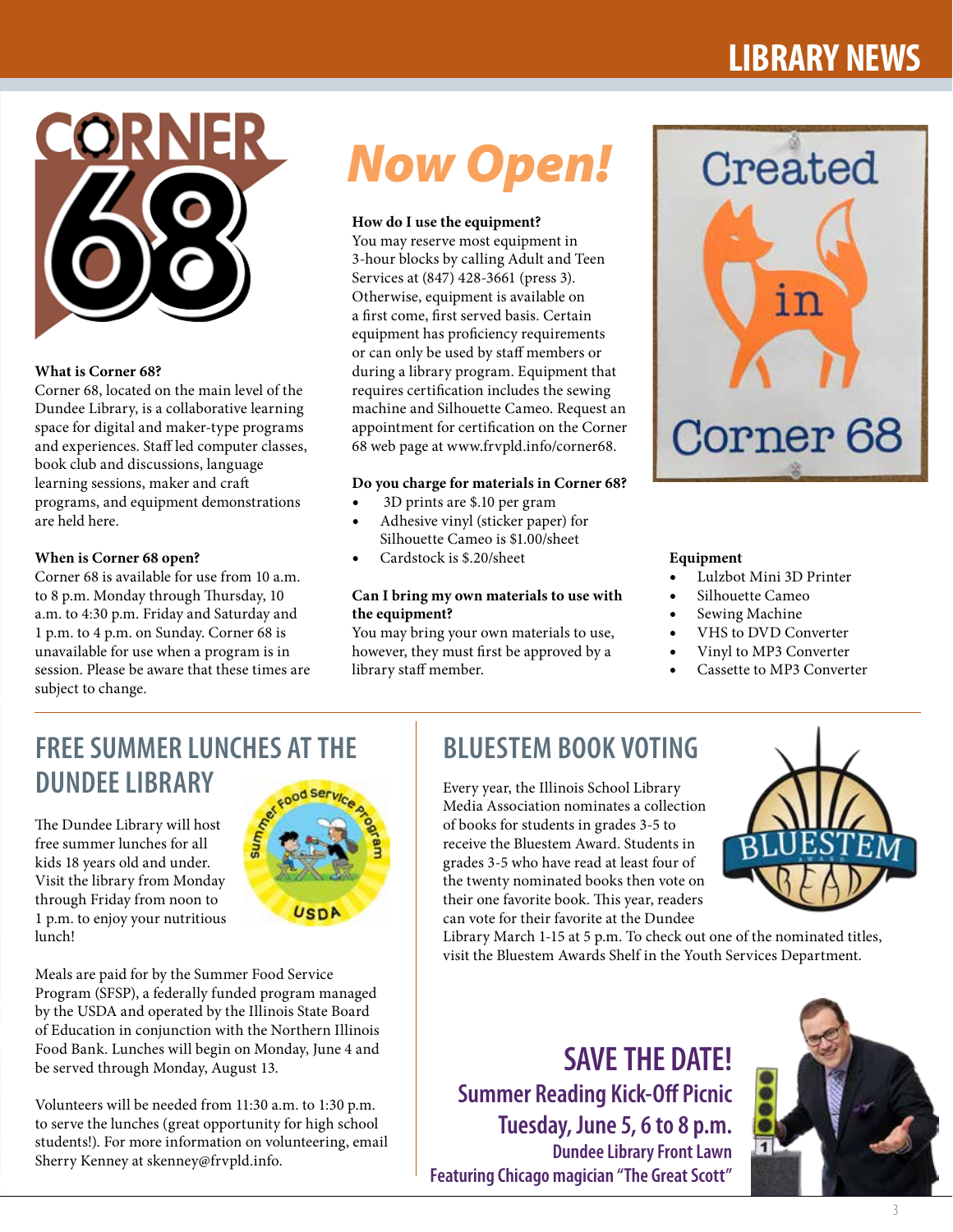

*See page 1 for details about our Preschool Fair on March 15!*

# **SPRING STORYTIMES**

*April 2 – May 4*

**JUMP START STORYTIME (R) Mondays, 10 to 10:30 a.m.** *Randall Oaks*

**BABY STORYTIME (BIRTH-12 MONTHS) (R) Wednesdays, 10 to 10:30 a.m.** *Dundee*

**WONDERFUL ONES (12-23 MONTHS) (R) Wednesdays, 10 to 10:30 a.m.** *Randall Oaks* **Thursdays, 10 to 10:30 a.m.** *Dundee*

**TREMENDOUS TWOS (24-35 MONTHS) (R) Tuesdays, 10 to 10:30 a.m.** *Dundee* **Thursdays, 10 to 10:30 a.m.** *Randall Oaks*

**PRESCHOOL STORYTIME (AGES 3-6) (R) Tuesdays, 9:30 to 10:15 a.m.** *Dundee* **Tuesdays, 10:30 to 11:15 a.m.** *Dundee* **New: Tuesdays, 10 to 10:45 p.m.** *Randall Oaks* **New: Thursdays, 11:15 to noon** *Randall Oaks*

**STORYTIME @ PANERA BREAD (AGES BIRTH-6) (R) 101 S Western Ave., Carpentersville Third Tuesdays: March 20, April 17, May 15, 2:30 to 3 p.m.** Complimentary mini cookie and milk.

#### **STORYTIME @ JERRI HOFFMANN CHILD + FAMILY CENTER (AGES BIRTH-7)** (NR) **229 Lake Marian Rd., Carpentersville, IL Second & Fourth Thursdays:**

**March 8 & 22, April 12 & 26, May 10 & 24 10 to 10:30 a.m., 10:45 to 11:15 a.m., & 2 to 2:30 p.m.** Open to the community.

# SMARTY PANTS BIG BALLOON SHOW

# **Thurs., April 19, 6 to 7 p.m.** *Dundee*

Don't miss this stage production, inspired by classic vaudeville, featuring magic, comedy, and Smarty's eye-popping balloon props and magic. All ages! Tickets available at the Youth Services Desk starting April 2.

# **EARLY CHILDHOOD**

#### **MONDAY FUNDAY** (NR)

**Mondays: March 5 & 19, 10 to 11 a.m.** *Dundee* **Mondays: April 2 – April 30, 10 to 11 a.m.** *Dundee* Drop in to this fun, open-ended playtime. Ages 3-6 w/caregiver.

#### **SENSORY SERIES (R)** MAKER

Explore math, literacy, art, and sensory activities that go along with a special book. Don't dress in your best because we may get messy while we play. Ages 4-6.

*Pot of Gold* **Mon., March 5, 5:30 to 6:15 p.m.** *Dundee April Showers Bring May Flowers* **Mon., April 2, 5:30 to 6:15 p.m.** *Dundee*

*In a Galaxy Far, Far Away*  **Mon., April 30, 5:30 to 6:15 p.m.** *Dundee "Mo" Books, "Mo" Fun!* **Mon., May 7, 5:30 to 6:15 p.m.** *Dundee*

#### **SNACK & CHAT (R)**

Enjoy an afternoon with your favorite book characters, do a craft, and have a yummy snack! Ages 3-6. *Dr. Seuss* **Wed., March 21, 3 to 4 p.m.** *Dundee Piggy & Gerald*

**Wed., April 25, 3 to 4 p.m.** *Dundee*

*Pete the Cat* **Wed., May 23, 3 to 4 p.m.** *Dundee*



#### **FOX AND TAILS SCAVENGER HUNT(R) Fri., May 11, 3 to 4 p.m.**

It's time to go outside and enjoy nature! Explore the beauty of spring, read stories and go on a scavenger hunt. Ages 5-8.

#### **BUILD A BETTER WORLD: RECYCLING (R) Wed., May 23, 5 to 6 p.m.**

Learn about our world and the environment, explore outside, (weather permitting) and create using different materials. Ages 5-12.

#### **TODDLER TOUCH N' PLAY (R)**

Explore sensory activities with your little one. Don't dress your best; we might make a mess! Ages 1-3 w/caregiver. **Fri., April 13, 10 to 10:45 a.m.** *Dundee* **Fri., May 11, 10 to 10:45 a.m.** *Dundee*

#### **BUBBLE BONANZA (R)**

**Fri., April 6, 10 to 10:45 a.m.** *Dundee* Have a bubbling good time as we giggle, dance, and bop to different bubble stations. Ages 1-3.

#### **BUTTERFLY EXPLORATION (R)**

**Sat., April 28, 11 to 11:30 a.m.** *Randall Oaks* Learn all about butterflies, read a story, and make a fun craft! Ages 3-6.

#### **MAY DAY PLAY DAY (R)**

**Sat., May 19, 11 a.m. to noon** *Randall Oaks* Play outside with our water and bubble tables. Take home a fun craft. Ages 3-6.

#### **DRIVE-IN MOVIE: PAW PATROL (R)** MAKER

**Tues., May 22, 10 to 11 a.m.** *Dundee* Design a car out of a cardboard box and then get in to watch Paw Patrol. Ages 2-6.

#### **SUN CATCHERS (R)**

**Thurs., May 31, 5 to 5:30 p.m.** *Randall Oaks* Recycle CDs into sun catchers. Ages 3-6.

# **SPRING EXPLORERS (R)**

**Wed., May 30, 3 to 4 p.m.** Let's explore the outside colors, smells, and sounds that come with spring. Ages 3-6.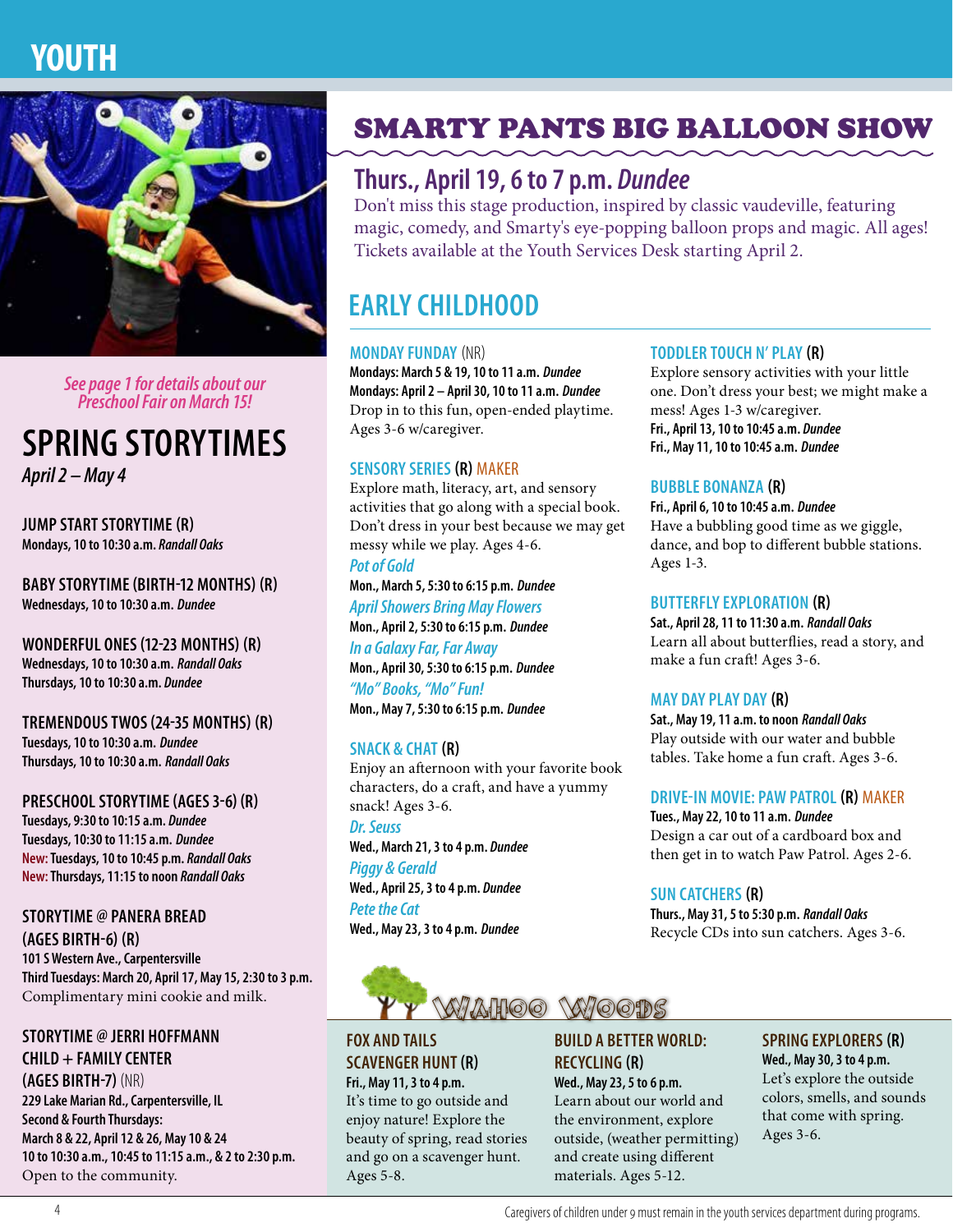# **YOUTH**

# **EARLY ELEMENTARY (GRADES K-3)**

#### **SEUSS READING CELEBRATION (R)**

**Fri., March 2, 10:30 to 11:30 a.m.** *Dundee* A birthday celebration with Seuss-tastic books, crafts, and activities! Ages 5-8.

#### **HOMESCHOOL HANGOUT (R)**

**Mondays: March 12, April 9, May 14, 10 to 11 a.m.** *Dundee* **Fridays: April 27, May 25 10 to 11 a.m.** *Dundee* STEAM experiments for ages 6-12.

#### **MATH THROUGH PLAY (R)** STEM

**Mondays: March 12, April 9, May 14, 5:30 to 6:15 p.m.** *Dundee* Join the math madness as we problem solve and shake the math jitters away. Ages 5-8.

#### **FUN WITH NON-FICTION (R)** STEM

Explore non-fiction books with STEM, games, crafts and activities. Ages 5-9. *Ferris and His Wheel*

### **Tues., March 20, 5:30 to 6:30 p.m.** *Dundee*

*The Marvelous Thing That Came from a Spring* **Tues., April 17, 5:30 to 6:30 p.m.** *Dundee Twenty-One Elephants and Still Standing* **Tues., May 15, 5:30 to 6:30 p.m.** *Dundee*

#### **RAINBOW TWIRLERS (R) Sat., March 17, 2 to 3 p.m.** *Randall Oaks* Celebrate St. Patrick's Day with a festive craft. Ages 5-8.

#### **CEREAL BOX AQUARIUM (R)** MAKER

**Sat., March 24, 1 to 2 p.m.** *Randall Oaks* Get creative under the sea and bring home a pretend pet. Ages 5-8.

#### **SLIME TIME (R)** MAKER

**Wed., April 4, 6 to 7 p.m.** *Dundee* Squish, squash, pop, and mold into awesome shapes! It's unique properties make it fun and educational too! Ages 5-8.

#### **SPRING WATERCOLOR (R)**

**Sat., April 7, 2 to 3 p.m.** *Randall Oaks* **Wed., April 18, 4 to 5 p.m.** *Dundee* Paint a spring scene using water resistant techniques. Ages 5-8.

#### **LIBRARY CARD HOLDER (R)** MAKER

**Wed., April 11, 5 to 6 p.m.** *Dundee* **Sat., April 14, 1 to 2 p.m.** *Randall Oaks* It's National Library Week! Make a holder to keep your library card safe. Ages 5-8.

#### **KIDS MAKING A DIFFERENCE** (NR)

**Fri., April 20, 2 to 3:30 p.m.** *Dundee* Make dog toys out of t-shirts. We'll have shirts here, or bring your own to donate. Toys will be donated to animal shelters. Ages 5-12.

#### **BUNNY PLANTER (R)** MAKER

**Tues., April 24, 4 to 5 p.m.** *Randall Oaks* Make a cute bunny planter with recyclables and watch it grow. Ages 5-8.

#### **LOTERIA (R) Tues., May 22, 7 to 8 p.m.** *Dundee* It's like Bingo but with pictures instead of numbers. Win prizes! Ages 5-12.



# FIESTA DEL CINCO DE MAYO: CIELITO LINDO

#### **Sat., May 5, 2 to 4 p.m.** *Dundee*

Bring the whole family to this interactive show presented by Cielito Lindo as we listen and dance to traditional Mexican music. The kids will even have a chance to crack open a big piñata!

The band will play from 2 to 3 p.m.; activities for kids will be from 3 to 4 p.m. Tickets available at the Youth Services Desk starting April 16.

# **FAMILY**

### **LEPRECHAUN OBSTACLE**

#### **COURSE (R)**

**Sat., March 17, 10 a.m. to noon** *Dundee* A family search for gold coins, rainbows, and leprechauns!

#### **READ TO A DOG (R)**

**Sundays: March 11, April 15, May 13, 2 to 3 p.m.** *Dundee* Practice reading on certified therapy dogs. Sign up for a 15-minute time slot. Ages 5-10.

#### **GREAT BIG GAMES** (NR)

#### **Wednesdays: March 21, April 18, May 16, 6 to 8 p.m.** *Dundee*

For families or groups of friends (best for children 3 and up; young children should have a caregiver).

#### **MONEY ISLAND (R)**

**Sat., April 14, 10 to 11 a.m.** *Dundee* Kids earn real-life rewards as they learn valuable financial skills. All ages.

#### **BRING YOUR OWN ABILITIES (R)**

**Sat., April 21, 10 to 11 a.m.** *Dundee* A sensory storytime designed for children with special needs and their families.

#### **DIY NOTE HOLDER** (NR)

**Sat., April 28, 2 to 4 p.m.** *Dundee* Stop by and make a note holder using binder clips and washi tape!

#### **HAPPY MOTHER'S DAY!** (NR)

**Tues., May 8, 6 to 7 p.m.** *Dundee* **Thurs., May 10, 6 to 7 p.m.** *Randall Oaks* Listen to a story and make a beautiful card to celebrate all the moms in the community.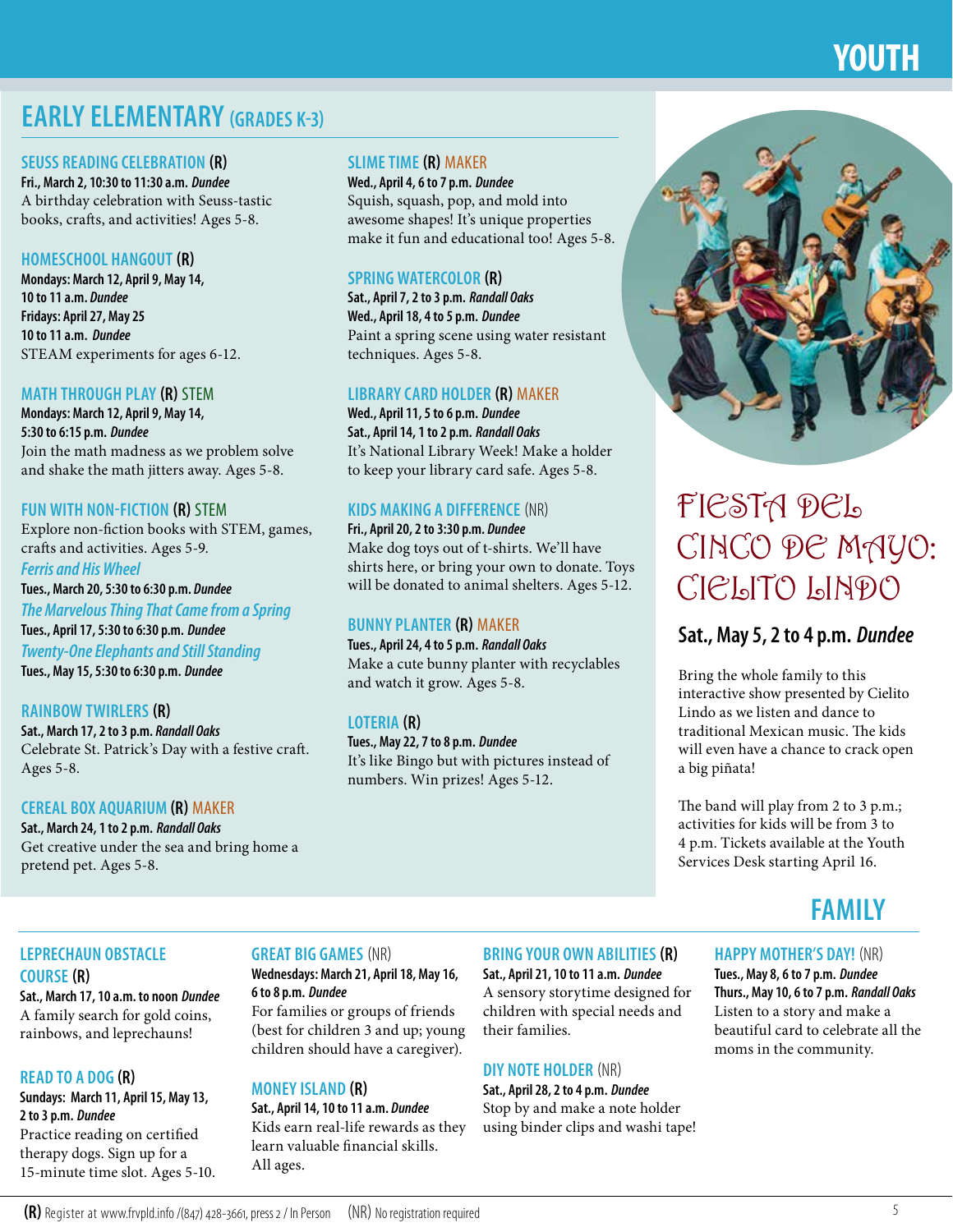# **YOUTH**

### **ELEMENTARY (GRADES 4-6)**

#### **LEGO TIME** (NR) STEM

**Thurs., March 1, 5 to 6 p.m.** *Randall Oaks* Drop in to build with our LEGOs. Ages 9-12.

#### **TISSUE PAPER WALL ART (R)** MAKER

**Sat., March 3, 1 to 2 p.m.** *Randall Oaks* Fill a canvas with color. Ages 9-12.

#### **TWEEN TECH TIME (R)** STEM

**Tues., March 6, 5 to 6 p.m.** *Dundee* Calling all tween tech lovers! Come tinker with technology. Ages 10-12.

#### **SHAMROCK**

#### **SHENANIGANS (R)** MAKER

**Wed., March 7, 6 to 7 p.m.** *Dundee* Our party will include a trap, a scavenger hunt and a little magic! Ages 9-12.

#### **CANDY CAMP (R)** MAKER

**Fri., March 9, 2:30 to 3:15 p.m.** *Dundee* **Mon., April 23, 5:30 to 6:15 p.m.** *Dundee* **Fri., May 4, 4 to 4:45 p.m.** *Dundee* Design, mold, and decorate a special yummy treat. Ages 6-12.

#### **PAINTING PARTY** (NR) MAKER

**Second Wednesdays, 6 to 7 p.m. March 14: Bubble Wrap Prints** *Dundee* **April 11: Citrus Prints** *Dundee* **May 9: Painting Rocks** *Dundee* Follow an example to create your own piece of art. Ages 7-12.

#### **SCREEN PRINTING STAR WARS TOTES** (NR) MAKER

**Sun., April 29, 2 to 4 p.m.** *Dundee* Choose from four designs to practice the art of screen printing. (One tote per patron. While supplies last.) All ages.

#### **SENSORY SERIES: IN A GALAXY FAR, FAR AWAY (R)**

**Mon., April 30, 5:30 to 6:15 p.m.** *Dundee* Practice your skills of math, literacy and art like young Yoda with out of this world sensory activities. Ages 4-6.

#### **ROCK YOUR ROOM (R)**

**Thursdays: March 15, April 19, May 17, 4 to 5 p.m.** *Dundee* Rock your room with projects and crafts to make it stylish and

# beautiful. Ages 9 to 12.

#### **SEW MUCH FUN! (R)** MAKER **Mondays: March 19, April 16, May 21,**

**5:30 to 7 p.m.** *Dundee* Create a one of a kind project using different sewing techniques. Ages 9-12.

#### **SOARIN' STEM (R)** STEM

**Sat., March 24, 2 to 3 p.m.** *Dundee* Explore different ways to send objects through the air. Ages 9-12.

#### **MINUTE TO WIN IT! (R)**

**Wed., March 28, 6 to 7 p.m.** *Dundee* See if you can do a series of wacky challenges in 60 seconds or less Ages 9-12.

#### **JELLY BEAN CHALLENGE (R)** STEM

**Thurs., March 29, 5 to 6 p.m.** *Randall Oaks* Use jelly beans and toothpicks to complete five engineering challenges. Ages 9-12.



#### **GALAXY GAMES (R)**

**Tues., May 1, 4 to 5 p.m.** *Randall Oaks* Join us for snacks and compete in Star Wars games to win prizes. Ages 9-12.

#### **STAR WARS TRIVIA NIGHT (R)**

**Tues., May 1, 7 to 8 p.m.** *Dundee* How much do you know about the force? Compete and win a prize. All ages.

#### **JEDI ACADEMY (R)**

**Wed., May 2, 6 to 7 p.m.** *Dundee* Calling all young Jedi! Complete intergalactic relays, destroy the Death Star, and learn the Jedi ways. Ages 5-8.

#### **ARE YOU SMARTER THAN THE LIBRARIANS? (R)**

**Fri., March 30, 3:30 to 5 p.m.** *Dundee* Can you list Harry Potter books in order? Who is Elsa's sister in Frozen? Work as a team to defeat the Librarians! Ages 9-12.

#### **MEET THE MASTER (R)**

**Tuesdays: March 27, April 24, May 29, 4 to 5 p.m.** *Dundee* Explore the life and techniques of

artists through hands-on activities. Ages 9-12.

#### **SUPERHERO TRAINING ACADEMY (R)** MAKER

**Wed., April 25, 6 to 7 p.m.** *Dundee* Learn to be a superhero with challenges, games, and a commemorative takeaway. Ages 9-12.

#### **MOTHER'S DAY TILE COASTER (R)** MAKER

**Tues., May 1, 6 to 7 p.m.** *Randall Oaks* Make a personalized sharpie-dyed tile coaster. Ages 9-12.

#### **ESCAPE THE WONDERFUL WORLD OF OZ (R)**

**Fri., May 11, 12:30 to 1:30 p.m. & 2 to 3 p.m.** *Randall Oaks* Solve clues, put together puzzles, and work together to escape. Ages 9-12.

# **BOOK CLUBS**

Read. Talk. Create. Eat. Best book clubs ever. Books provided upon registration.

# **BOOK EXPLORERS**

**(GRADES K-3) (R) New Time! Fourth Tuesdays, 6 to 7 p.m.** *Dundee*

**March 27:**  *Red, A Crayon's Story*  by Michael Hall

**April 24:**  *One Day in the Eucalyptus, Eucalyptus Tree* by Daniel Bernstrom



**May 22:**  *Last Stop on Market Street* by Matt De La Pena

### **BEYOND THE BOOK (GRADES 4-6) (R)**

**Second Tuesdays, 6 to 7 p.m.** *Dundee*

**March 13:**  *The Terrible Two* by Mac Barnett

**April 10:**  *11 Birthdays* by Wendy Mass

**May 8:**  *Fuzzy Mud*



# by Louis Sachar

**ART2-D2 (R)** MAKER **Thurs., May 3, 6 to 7 p.m.** *Dundee* See art meet R2-D2 in epic, intergalactic fun! Ages  $5-8$ .

### **STAR WARS DROP-IN CRAFT** (NR)

**Fri., May 4, 11 a.m. to noon** *Dundee* May the Fourth be with you! Drop-in and make a Star Wars themed craft. Ages 3-6.

### **STAR WARS CIRCUITS (R)**

**Fri., May 4, 3:30 to 4 p.m.** *Dundee* Celebrate May the Fourth by tinkering with circuits to create a Star Wars inspired project. Ages 9-12.

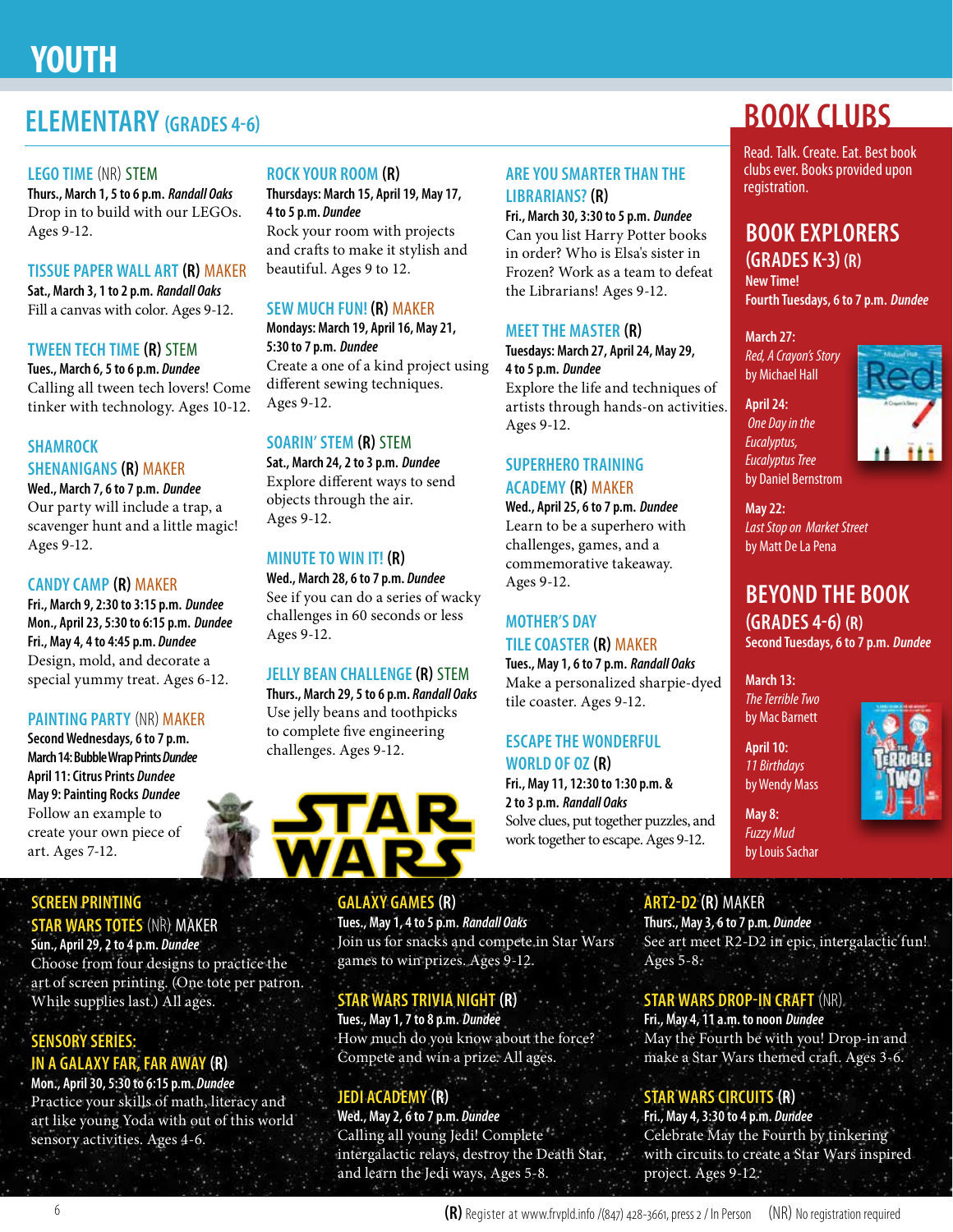# **TEENS**

# **PROGRAMS**

#### **ANIME CLUB** (NR)

**Wednesdays: March 7, April 4, May 2, 7 to 8:30 p.m.** *Dundee*

Come to Anime Club to hang out, make pixel art with perler beads, discuss your favorite anime and who you ship, play video games, and make buttons.



#### **BOOK VLOGGERS (R)**

**Sat., March 10, 2 to 3:30 p.m.** *Dundee* **Wed., April 18, 6:30 to 8 p.m.** *Dundee* **Wed., May 16, 6:30 to 8 p.m.** *Dundee*

A new teen book club for sharing reading recommendations, eating snacks, and making short videos about our favorite books and what we're reading.

#### **ESCAPE THE WONDERFUL WORLD OF OZ (R)**

#### **Fri., May 11, 3:30 to 4:30 p.m.** *Randall Oaks*

Randall Oaks has been taken over by the Wicked Witch and all things Oz. Can you solve clues, put together puzzles, and work together as a team to escape before the hourglass runs out?

# **CRAFT LAB**

#### **SILHOUETTE CAMEO 101 (R)**

**Thurs., March 1, 6:30 to 8:30 p.m.** *Dundee* Learn about the new Silhouette Cameo in Corner 68. Use it to easily cut paper, cardstock , vinyl, and more to make unique projects!

#### **PIXEL ART (R)**

**Mon., March 26, 4 to 5:30 p.m.** *Dundee* **Sat., May 26, 2 to 3:30 p.m.** *Dundee*

Use perler beads to turn pixel art into keychains, charms, magnets, or mini figures.

#### **PERSONALIZED MUGS &**

#### **TUMBLER CUPS (R)**

#### **Thurs., March 29, 4 to 5:30 p.m.** *Dundee*

Cut vinyl with our new Silhouette Cameo and make decals to decorate your own tumbler cup or coffee mug.

#### **DIY TOTE BAGS (R)**

**Sat., April 21, 10 to 11:30 a.m.** *Dundee* Use heat transfer vinyl and the Silhouette Cameo to create colorful tote bag designs.

### **HOMESCHOOL**

#### **SEARCHING FOR SIGNS OF SPRING (R)**

**Fri., March 23, 10 a.m. to noon** *Wahoo Woods* Let's get outside and look for signs of spring…things are happening out in the wild! We'll start indoors with a short discussion about what we'll see, then head outside to walk the .68 mile loop through Wahoo Woods. Learn to identify plants by things other than their leaves and explore the hidden lake. Afterward, we'll head back in to warm up with some hot chocolate and snacks.

#### **AMIGURUMI CROCHET (R)**

**Fri., April 27, 10 a.m. to noon** *Dundee* See Craft Lab listing for description.

#### **MAGICAL MINIATURE BOTTLES (R)**

**Fri., May 18, 12:30 to 2 p.m.** *Dundee* See Craft Lab listing for description.



**AMIGURUMI CROCHET (R) Wed., March 28, 4 to 5:30 p.m.** *Dundee* **Spring Break Week!**

Learn the Japanese art of knitting or crocheting small, stuffed yarn creatures.

#### **MAGICAL MINIATURE BOTTLES (R)**

#### **Fri., April 20, 3 to 4:30 p.m.** *Dundee* **D300 early release day!**

Capture something magical in a miniature glass bottle and attach it to a necklace, earring, or keychain.

#### **SHH!!! SECRET BOOK BOX (R)**

#### **Thurs., May 31, 3 to 4:30 p.m.** *Dundee* **School's out for summer!**

Shh! Create a secret book box to stash your most secret (or not so secret) stuff. We'll use old books that are not readable and cut out a secret hiding space in the middle.

*Teen programs are for ages 12-18 unless otherwise noted. Questions? Email Danielle at dpacini@frvpld.info.*



#### **LED MAGNETS (R)**

**Tuesday, March 6, 7 to 7:45 p.m.** *Dundee* Light up your locker with LED magnets!

#### **BOOK VLOGGERS (R)**

**Sat., March 10, 2 to 3:30 p.m.** *Dundee* See Programs listing for description.



### NEW IN CORNER 68!

**SEWING & FIBER ARTS STUDIO Wed., March 14, 5:30 to 8:30 p.m.** *Dundee* **Wed., April 11, 5:30 to 8:30 p.m.** *Dundee*

**Wed., May 9, 5:30 to 8:30 p.m.** *Dundee*

Explore sewing and fiber arts through this three hour open studio in our new learning space, Corner 68. Bring your own projects or use our materials to start something new. Learn a new skill, share your expertise, spend time with fellow crafters, explore Pinterest, and share ideas with crafters around the world. Ages 10 and up. Just drop in.

#### **Coming soon...summer volunteer opportunities**

We'll need volunteers this summer to help us with our summer reading challenge and free summer lunch program. Applications will be available at www.frvpld.info starting March 31.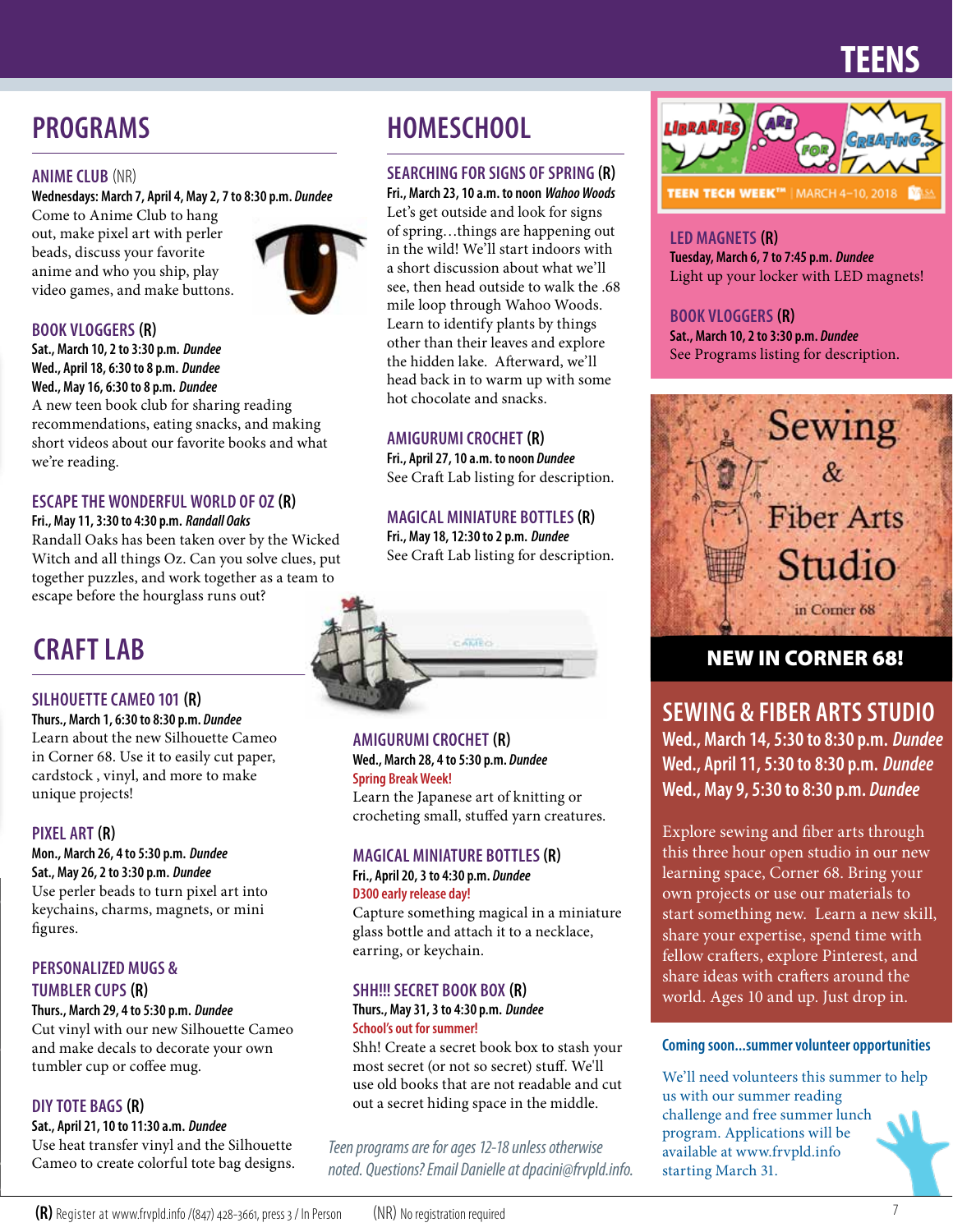# **ADULTS**

#### **A SKETCH OF IRAN: THE COUNTRY AND ITS CULTURE\* (R)**

**Sat., Apr. 14, 11 a.m. to noon** *Dundee* Author Libby Fischer Hellmann shares a presentation about Iran's people, architecture, customs, and culture.

#### **PEARL HARBOR: A DAY OF INFAMY\* (R)**

**Sat., Apr. 21, 1:30 to 3 p.m. Offsite! Village Green, 605 Barrington Ave., right next door to the Dundee Library** Battlefield expert Robert Mueller will discuss the December 7, 1941 attack on Pearl Harbor, the event that propelled the United States into WWII.



#### **TOUR OF SANFILIPPO ESTATE (R)**

**Sat., May 5, 8:15 a.m. to noon Departs from Algonquin Library (Harnish Drive)**

In partnership with the Algonquin Library!

In person registration only at the Algonquin Library. Cost is \$25 per person and includes bus ride to estate in Barrington, three-hour docent-guided tour of Grand Foyer, American Orchestrion Room, lower level and 325 seat theater. View collection in 44,000 sq ft. home, mini-concert on world's largest theatre organ of 8,000 pipes. Visit Carousel Pavilion housing Fairground & Dance Organs, steam engines, 1890 Eden Palais Carousel.

#### **QUICK AND HEALTHY LUNCHES\* (R)**

**Sat., May 5, 11 a.m. to 12:30 p.m.** *Dundee* Hungry to learn how to pack eye-popping and nutritious lunches? Get tips at this hands-on workshop.

#### **ELEGANT ILLUSIONS WITH JEANETTE ANDREWS \* (R)**

**Wed., May 16, 7 to 8 p.m.** *Dundee* Ms. Andrews has developed an entirely new and thought-

provoking take on the art of the impossible as she performs elegant, interactive magic.

#### **QUEEN ELIZABETH II: THE EXTRAORDINARY LIFE OF A MODERN MONARCH\* (R)**

#### **Sun., May 27, 2 to 3:30 p.m.** *Dundee*

Historian Leslie Goddard, Ph.D., explores the life of Queen Elizabeth II, including her ascent to the throne, her marriage, and her relationships with her children and grandchildren.

# **In Celebration of the Illinois Bicentennial**

*December 3, 2018*

#### **HELL HATH NO FURY: THE WILD, WONDERFUL, AND WICKED WOMEN OF THE WINDY CITY\* (R)**

**Wed., March 7, 6:30 to 8:30 p.m.** *Dundee* Historian and storyteller Clarence Goodman celebrates Women's History Month with a virtual tour of amazing women who helped shape Chicago's history, from Jane Addams to Ida B. Wells to contemporary figures like Sandra Cisneros.

#### **THE FOX RIVER AND ITS INFLUENCE ON OUR REGION (R)**



**Sun., March 18, 1:30 to 3:30 p.m.** *Dundee* The Fox River was the major factor leading to the settlement of our communities

in the early 1800's. Author and historian Phil Aleo will present his newest slide presentation including historical facts unknown by most, photos, historical newspaper articles dating back over 150 years and more.

#### **THE CUBS AS CHAMPIONS: THEN AND NOW\* (R)**

**Tue., March 27, 6:30 to 7:30 p.m.** *Dundee* Sports Historian Charles Billington will discuss the team's new identity in light of their 2016 World Series championship as well as early successes.



#### **MUSIC TO COMMEMORATE THE ILLINOIS BICENTENNIAL\* (R)**

**Sun., April 22, 2 to 3:30 p.m.** *Dundee* Illinois Humanities Road Scholar Phil Passen will perform music reflecting the story of Illinois and the many cultures which have thrived in it, beginning with Native Americans, and including French, German, African-American, Mexican, and other immigrant groups.

#### **DEVILS IN THE WHITE CITY – AND BEYOND\* (R)**

**Sat., May 12, 2 to 3:30 p.m.** *Dundee* True crime author Rich Lindberg presents a fascinating montage of Gaslight Era serial killers, scoundrels,

and murderers, including H.H. Holmes (the original Devil in the White City), Lizzie Borden of Fall River, and Amy Archer Gilligan, the black widow who



inspired the play and movie "Arsenic and Old Lace."



*\*Many thanks to the Friends of the Library who fund many of our adult programs.*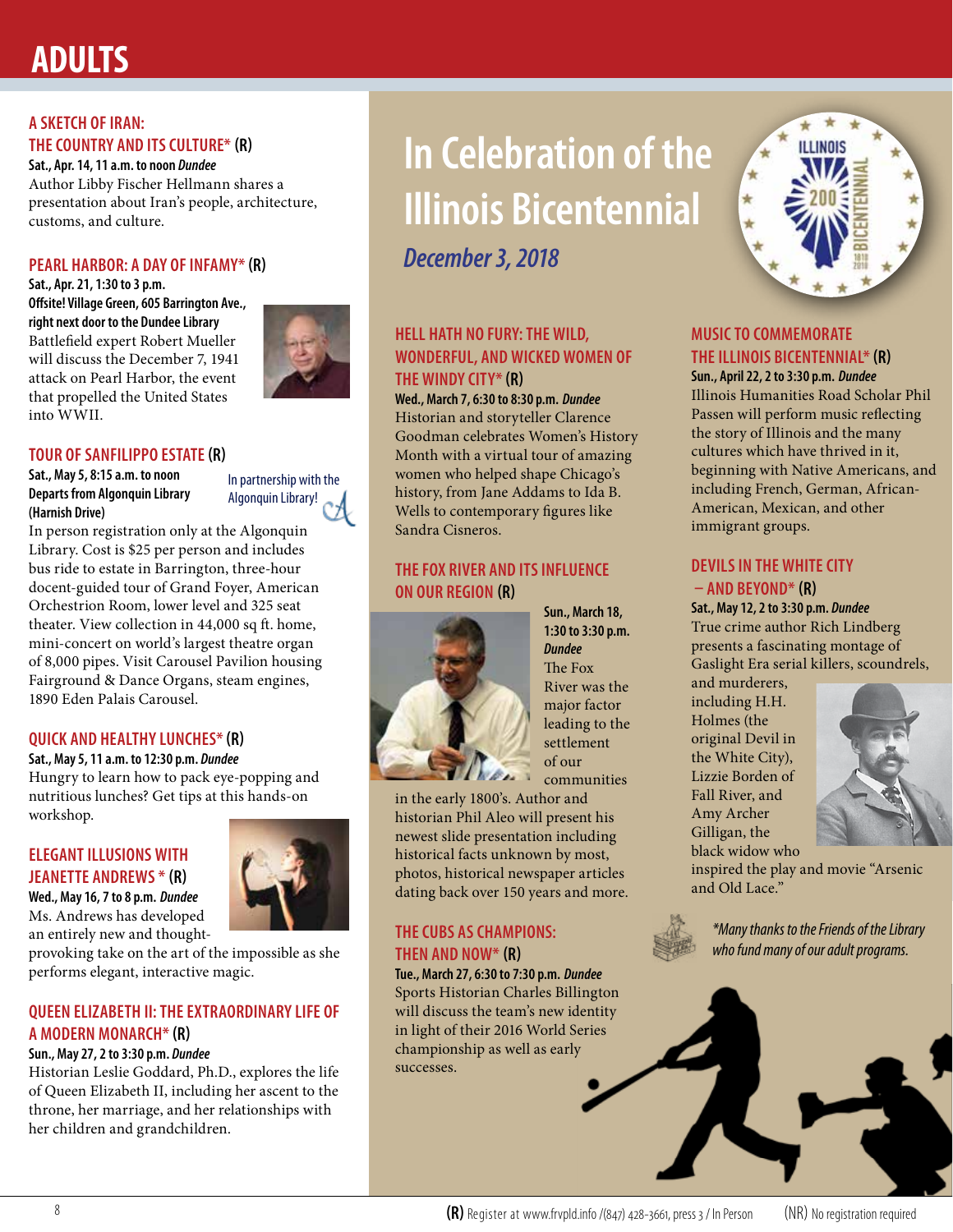# **ADULTS**

# **MONEY SMART WEEK APRIL 21-28, 2018**



#### **I-CASH** (NR)

#### **Sat., April 21, 11 a.m. to 4 p.m.** *Dundee*

Did you know the State of Illinois might be holding unclaimed cash for you? A representative from the Illinois State Treasurer's Office will show you how easy it is to file a claim. Drop by between 11 a.m. and 4 p.m.

#### **ESTATE PLANNING (R)**

#### **Mon., Apr. 23, 2 to 3:30 p.m.** *Dundee*

Learn the differences between wills and trusts, how to keep an estate out of probate, and more!

#### **UNDERSTANDING MEDICARE: THE A, B, C, AND DS (R)**

#### **Tue., Apr. 24, 6 to 7:30 p.m.** *Randall Oaks*

Get the facts about what Medicare does and does not cover, learn the differences between Parts A, B, C and D, understand the costs for each.

#### **FILING FOR SOCIAL SECURITY: FLEXIBILITY AND CHOICES FOR YOUR RETIREMENT INCOME (R)**

#### **Wed., March 28, 7:30 to 8:30 p.m.** *Dundee*

#### **Thurs., April 26, 6:30 to 8 p.m.** *Dundee*

Find out about the different filing options available to married couples, divorced individuals, and widows, which can often provide monthly lifetime social security payments higher than the standard filing options that are typically selected.

#### **BRIGHT START (R)**

**Sat., April 28, 10 to 10:30 a.m.** *Dundee* Start a college fund for a child you know. Presented by a representative from the Illinois State Treasurer's Office.



#### **DUNDEE LIBRARY BOOK CLUB (NR)**

Meets the last Wednesday of the month at 1:30 p.m. and 7 p.m. Copies of discussion books are available for pick up five weeks before meetings. Questions? Call Sean at (224) 699-5837.



### **March 28**

*The Art Forger* by B.A. Shapiro A stolen Degas paintings is delivered to the Boston studio of a young artist who agrees to make a forgery. A thrilling novel about seeing—and not seeing the secrets that lie beneath the canvas.





#### **April 25** *A Man Called Ove*

by Fredrik Backman A curmudgeon hides a terrible personal loss beneath a cranky and short-tempered exterior while clashing with new neighbors, a boisterous family whose chattiness and habits lead to unexpected friendship.

**May 30** *The Sympathizer* by Viet Thahn Nguyen A Viet Cong agent spies on a South Vietnamese army general and his compatriots as they start a new life in 1975 Los Angeles.

# **FREE MOVIES**

Drop in for a free movie at the Dundee Library. Doors open 15 minutes before showtime for free popcorn and refreshments. Children under age 9 must be accompanied by an adult. Movies are shown in the Meeting Room on the lower level.

#### **MURDER ON THE ORIENT**

**EXPRESS (PG-13, 1 HR. 54 MIN.) Wed., March 14, 6 to 8 p.m.**

**COCO (PG; 1 HR. 49 MIN.) Sat., March 17, 2 to 4 p.m.** 

#### **WONDER (PG; 1 HR. 53 MIN.) Sat., April 14, 2 to 4 p.m.**

**THOR: RAGNAROK (PG-13, 2 HRS.) Wed., April 18, 6 to 8 p.m.**

#### **THE GREATEST SHOWMAN**

**(PG; 1 HR. 45 MIN.) Wed., May 9, 6 to 8 p.m.**

#### **FERDINAND (PG; 1 HRS. 48 MINS.) Sat., May 19, 2 to 4 p.m.**



Download/stream five free titles per month with your library card. Available on the eLibrary tab at www.frvpld.info. A mobile app is available for Apple, Android, and Amazon devices.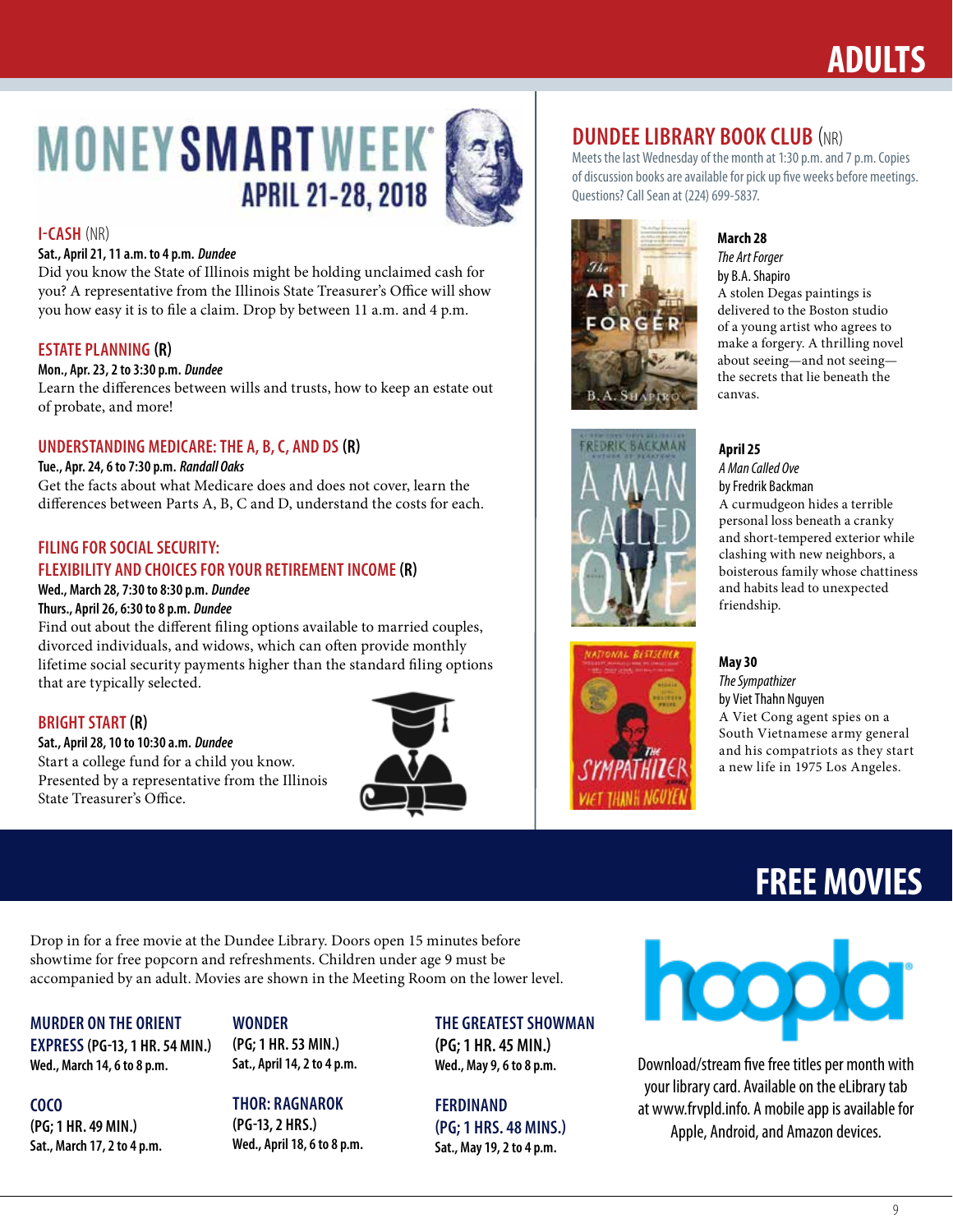# **TEACHING TECHNOLOGY**

#### IMPROVE YOUR JOB SKILLS WITH THESE FREE CLASSES

# **MICROSOFT OFFICE**

Microsoft Office classes are hands-on instruction using FRVPLD computers. Enhance your resume with a certificate of completion for finishing Microsoft Office classes.

#### **WORD**

**•** *Part 1: The Basics* **(R) Mon., March 5, 7 to 8:30 p.m.** *Dundee* **•** *Part 2: Images, Tables, Text Boxes* **(R) Mon., March 26, 7 to 8:30 p.m.** *Dundee* **•** *Part 3: Mail Merge* **(R) Mon., April 16, 7 to 8:30 p.m.** *Dundee*

#### **POWERPOINT**

**•** *Basic Slideshow* **(R) Mon., April 9, 7 to 8:30 p.m.** *Dundee* **•** *Intermediate Skills* **(R) Mon., April 30, 7 to 8:30 p.m.** *Dundee*

#### **EXCEL**

**•** *Part 1: Basic Budgeting* **(R) Mon., March 12, 7 to 8:30 p.m.** *Dundee* **•** *Part 2: Charts & Graphs* **(R) Mon., April 23, 7 to 8:30 p.m.** *Dundee* **•** *Part 3: Tables, Named Ranges, & Pivot Tables* **(R) Mon., May 7, 7 to 8:30 p.m.** *Dundee* **•** *Part 4: Formulas* **(R) Mon., May 14, 6:30 to 8:30 p.m.** *Dundee* **•** *Part 5: Advanced Functions* **(R) Mon., May 21, 6:30 to 8:30 p.m.** *Dundee*



# **STAY ON TOP OF TECHNOLOGY WITH SPECIALTY CLASSES**

#### **DOWNLOADABLES DROP-IN** (NR)

**Thurs., March 8, 7 to 8:30 p.m.** *Dundee* Get the most out of our eBook, music, movie, tv show, and comic books download services. Devices welcome! Hands on.

#### **MANAGE YOUR GOOGLE PRIVACY SETTINGS (R)**

#### **Mon., March 19, 7 to 8:30 p.m.** *Dundee*

Take control of your privacy. Learn how to manage the data your Google account collects.



#### **3-D DESIGN DROP-IN** (NR) **Thurs., March 22, 7 to 8:30 p.m.** *Dundee* Drop in to see the library's new 3D printer and learn the basics of how to create 3D models.

Specialty classes are presentations. No computer skills are necessary.

A flexible training space for digital learning and maker experiences! Staff led computer classes, book club and discussions, language learning sessions, maker and craft programs, and equipment demonstrations are held here.

For information about reserving equipment and proficiency requirements, visit www.frvpld.info/ Corner68. Located at the Dundee Library on the main level. Open to the public and staffed when classes are not in session.

#### **TECH TAKE-A-PART (R)**

#### **Mon., April 2, 7 to 8:30 p.m.** *Dundee*

Discover what's inside common household electronics as we take them apart to see how they work. Safety equipment and tools provided. Hands on.

#### **BUYING A NEW COMPUTER (R)**

**Thurs., April 5, 7 to 8:30 p.m.** *Dundee* Learn about what to look for in a new computer so you can get the one that's right for you!

#### **FIX YOUR OWN PC (R)**

**Thurs., April 19, 7 to 8:30 p.m.** *Dundee* Take apart an old PC; learn what the various components do and how to replace them. Hands-on.

#### **WHICH TABLET SHOULD I GET? (R)**

**Thurs., May 3, 7 to 8:30 p.m.** *Dundee* Learn about different tablets including Android, Apple, and Windows so you can get the one that best fits your needs.

#### **FACEBOOK 101 (R)**

**Thurs., May 17, 7 to 8:30 p.m.** *Dundee* Learn the basics of this powerful social media site.

#### One-on-One Tech Help

Schedule a free one-on-one session at the Dundee Library for help with eReaders, mobile devices, library resources, or computer programs. Call Jason Pinshower at  $(224)$  699-5835 or email 1on1@frvpld.info.

- **TRANSFER VHS TAPES TO DVD**
- **CREATE & PRINT IN 3D**
- **TAKE A COMPUTER CLASS**
- **CUT VINYL, FABRIC & PAPER**
- **TAKE A COMPUTER CLASS**
- **CRAFT WITH PAPER**
- **CONVERT VINYL & CASSETTE TO MP3**
- **GET YOUR GAME ON**
- **JOIN BOOK CLUB**
- **MAKE A HEAT TRANSFER**
- **PRACTIQUE SU INGLÉS @ CLUB DE CONVERSACIÓN**
- **NEW HOME TO ANIME CLUB**
- **SEW STUFF**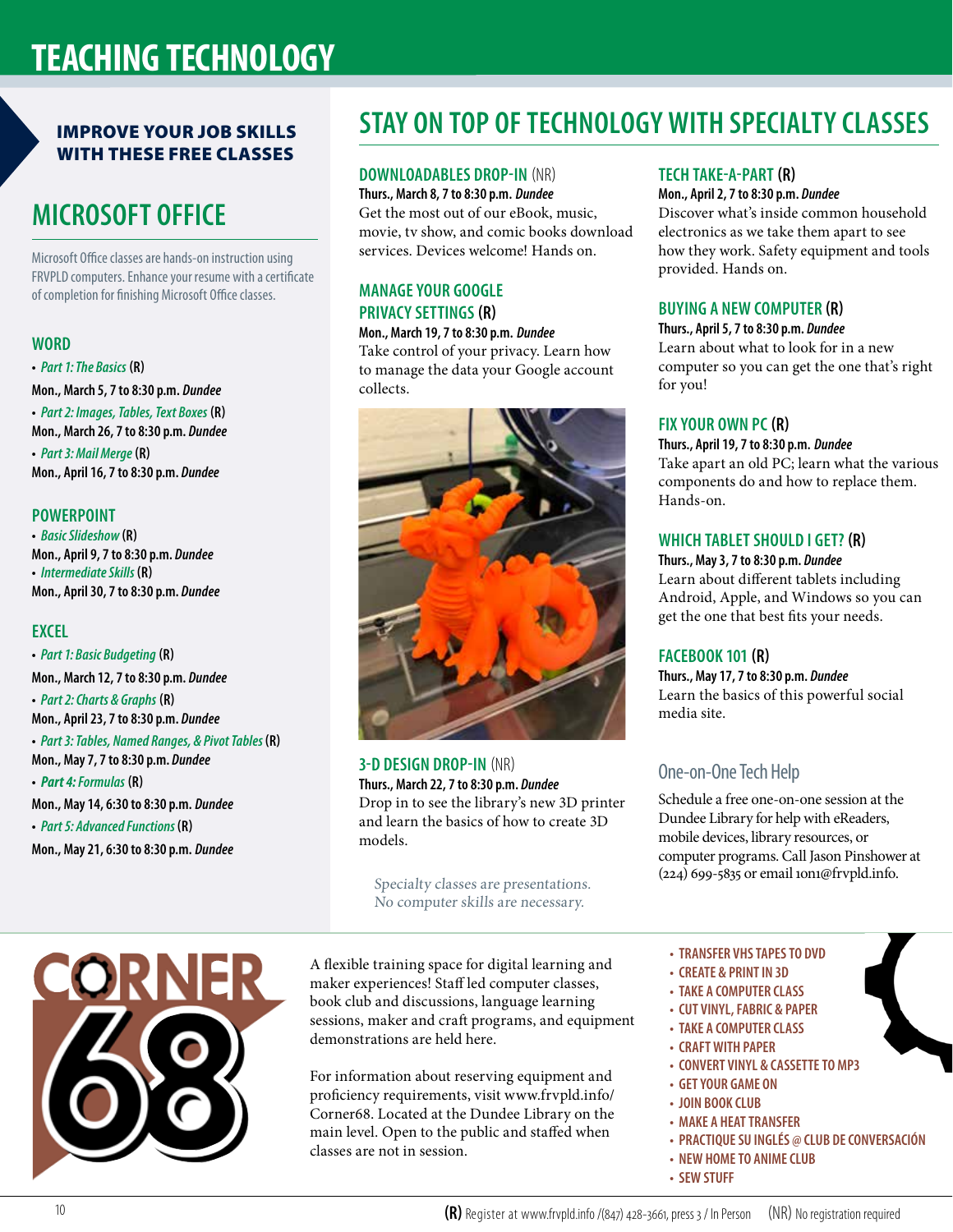# **PROGRAMAS EN ESPAÑOL GRATUITAS**

# **ADULTOS**

#### **CLUB DE CONVERSACIÓN @ BIBLIOTECA DUNDEE** (NR)

**miércoles, 14 de marzo, 10 a 11:30 a.m. miércoles, 28 de marzo, 10 a 11:30 a.m. miércoles, 11 de abril, 10 a 11:30 a.m. miércoles, 25 de abril, 10 a 11:30 a.m. miércoles, 9 de mayo, 10 a 11:30 a.m. miércoles, 23 de mayo, 10 a 11:30 a.m.** Practique su inglés conversacional y adquiera confianza en sus habilidades con un tutor del Literacy Connection.

#### **GRUPO DE LECTORES DEL VALLE DE FOX** (NR)

**El grupo se reunirá el jueves: 29 de marzo y 26 de abril y 31 de mayo de las 7 a 8:30 p.m.**  *Biblioteca Dundee*

#### **¡LEAMOS! (R)**

#### **todos los miércoles, 6:30 a 8:30 p.m.** *Biblioteca Dundee*

Un programa en línea que puede ayudar a los hispanohablantes, que por cualquier razón no pudieron completar su educación en su país natal, aprender a leer y escribir en español. Por favor llame al (224) 802-8000 con cualquier pregunta.

# **NIÑOS**

#### **VAMOS A LEER UN CUENTO** (NR)

**2 de abril a 4 de mayo todos los martes, 6 a 6:30 p.m.** *Biblioteca Dundee* **todos los viernes, 4 a 4:30 p.m.** *Biblioteca Dundee* Vengan a leer, oír historias, y cantar canciones. Edad 3-6 años.



#### **LOTERIA (R)**

**martes, 22 de mayo, 7 a 8 p.m.** *Biblioteca Dundee* Nada que hacer? Ven a jugar Lotería con nosotros y ganar premios…. Pero ¿Qué es lotería? Es como Bingo pero con dibujos en lugar de números. No se olviden de los premios. Entre 4 a 12 años de edad.

# **INTRODUCCIÓN A COMPUTADORAS**

Clases interactivas usando las computadoras de la biblioteca. Con excepción de la Clase Parte Uno, se requiere conocimiento básico con el ratón y el teclado.

#### **PARTE UNO – LO BÁSICO (R)**

**domingo, 8 de abril, 2 a 4 p.m.** *Biblioteca Dundee* **martes, 1 de mayo, 6:30 a 8:30 p.m.** *Biblioteca Dundee* Descubra todo lo que necesita saber para usar una computadora. Ninguna habilidad con la computadora es necesaria.

#### **PARTE DOS – EL INTERNET (R)**

**domingo, 15 de abril, 2 a 4 p.m.** *Biblioteca Dundee* **martes, 8 de mayo, 6:30 a 8:30 p.m.** *Biblioteca Dundee* Descubra todo lo que necesita saber para usar el Internet.

#### **PARTE TRES – EL EMAIL (R)**

**domingo, 22 de abril, 2 a 4 p.m.** *Biblioteca Dundee* **martes, 15 de mayo, 6:30 a 8:30 p.m.** *Biblioteca Dundee* Aprenda qué es e-mail y como usarlo.

#### **AYUDA PERSONALIZADA**



Haga una cita privada gratuita de una hora para ayuda con sus preguntas técnicas sobre los aparatos móbiles, recursos de la biblioteca o de las clases. Llame a Erica Acevedo al (224) 802-8000 o mande un correo electrónico a eacevedo@frvpld.info.

# **MICROSOFT WORD**

#### **PARTE 1 (R)**

**domingo, 29 de abril, 2 a 4 p.m.** *Biblioteca Dundee* Conozca cómo crear y editar texto en Microsoft Word, un programa para crear documentos.

#### **PARTE 2 (R)**

**domingo, 6 de mayo, 2 a 4 p.m.** *Biblioteca Dundee* Conozca más herramientas de Microsoft Word, un programa para crear documentos.

# **CLASES ESPECIALIZADAS**

#### **YOUTUBE EN ESPAÑOL (R)**

**domingo, 4 de marzo 2 a 4 p.m.** *Biblioteca Dundee* Descubra YouTube, una página web que permite descubrir, ver y compartir videos.

#### **LAS APLICACIONES DE GOOGLE: MAPAS (R)**

**domingo, 11 de marzo, 2 a 4 p.m.** *Biblioteca Dundee* Aprenda como utilizar la herramienta de GPS utilizando aplicaciones gratuitas de Google.

#### **LAS APLICACIONES DE GOOGLE: DRIVE & FOTOS(R)**

**domingo, 18 de marzo 2 a 4 p.m.** *Biblioteca Dundee* Aprenda a guardar archivos importantes y organizar sus documentos y fotos utilizando aplicaciones gratuitas de Google.

#### **CIBERSEGURIDAD (R)**

**domingo, 25 de marzo 2 a 4 p.m.** *Biblioteca Dundee* Protéjase y su privacidad usando el Internet. Aprenda lo esencial de la seguridad en el Internet.

# FIESTA DEL CINCO DE MAYO: CIELITO LINDO

#### **sábado, 5 de mayo, 2 a 4 p.m.** *Biblioteca Dundee*

¡Para la celebración del Cinco de Mayo vamos a presentar la banda Cielito Lindo en FRVPLD! Vengan con toda la familia a este espectáculo interactivo donde escucharemos y bailaremos música tradicional mexicana. ¡Los niños tendrán la oportunidad de partir una gran piñata, hacer manualidades y de disfrutar de divertidas actividades! Los tiquetes estarán disponibles en el departamento de niños a partir del 16 de abril.